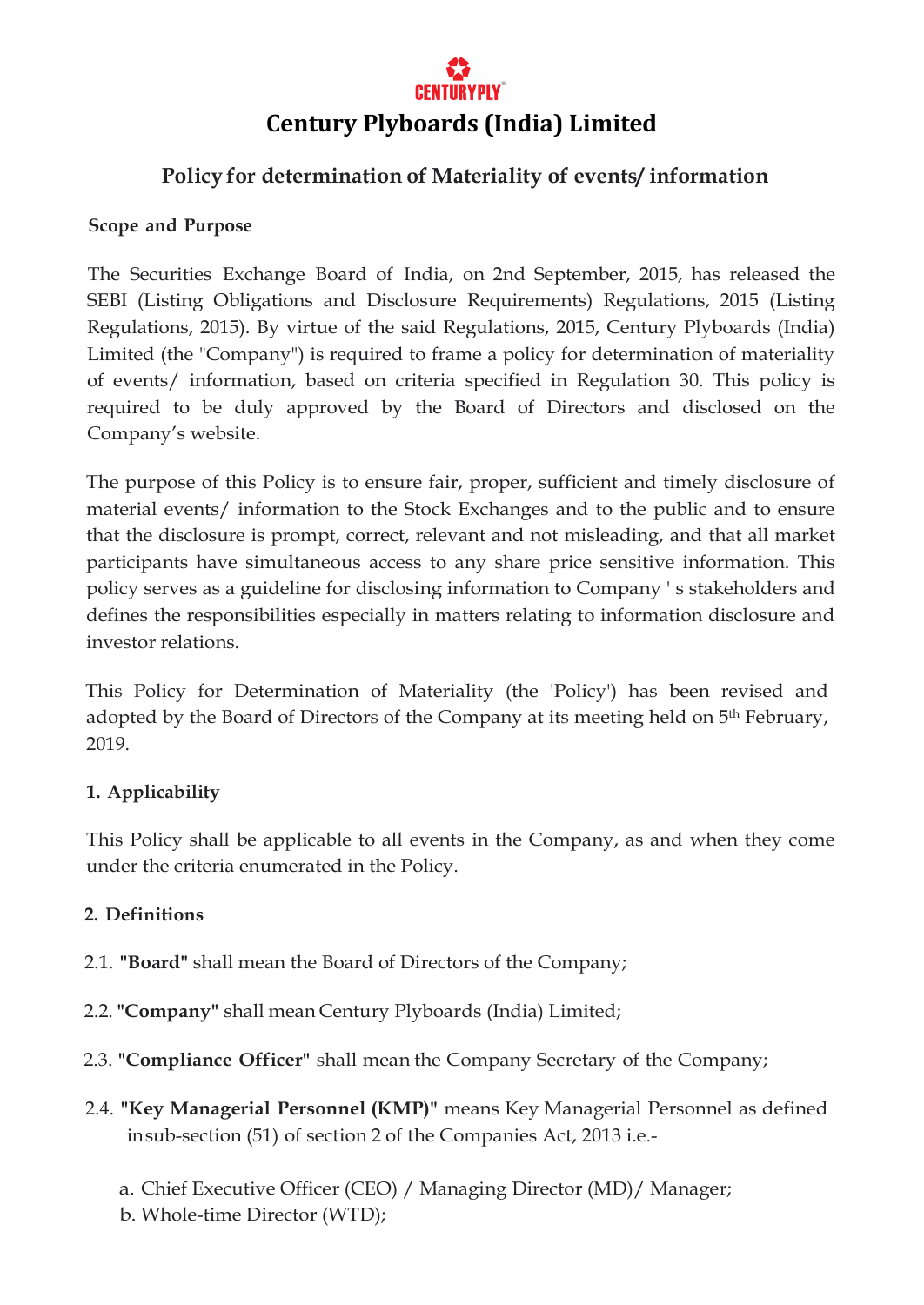- c. Chief Financial Officer (CFO);
- d. Company Secretary (CS).
- 2.5. **"Market Sensitive Information"** shall mean information concerning the Company that a reasonable person would expect to have a material effect on the price or value of its securities or information which causes the market to maintain the price of security at or about its current level when it would otherwise be expected to move materially in a particular direction, given price movements in the market generally or in the Company's sector.
- 2.6. **"Officer"** means as assigned to the term in clause (59) of Section 2 of the Companies Act, 2013 and shall include Promoters of the Company .
- 2.7. **"Listing Regulations 2015"** mean SEBI (Listing Obligations & Disclosure Requirements) Regulations 2015.
- 2.8. **"Stock Exchange"** means the stock exchanges where the Securities of the Company are listed;

#### **3. Policy**

A. Unless otherwise decided by the Board, the Chairman, Chief Financial Officer and the Company Secretary shall be severally authorized for the purpose of determining materiality of an event or information and making disclosures to the stock exchange.

The contact details of the KMPs so designated shall be disclosed to the Stock Exchange and also be placed on the Company' s website.

- B. Events/ information stated in Para A of Part A of Schedule Ill of the Listing Regulations, 2015 are *per se* considered 'material' and have to be necessarily disclosed without applying any test of materiality.
- C. Events / information as mentioned in Para B, C & D of Schedule Ill of the Listing Regulations 2015, would be deemed as 'Material' if is likely to have an impact of 10% or more on the gross turnover as per the last consolidated accounts of the Company;
- D. In some cases, to ascertain materiality, thresholds as prescribed in clause 3. C of this policy, cannot be applied, the Board or the KMP so authorised, in such cases,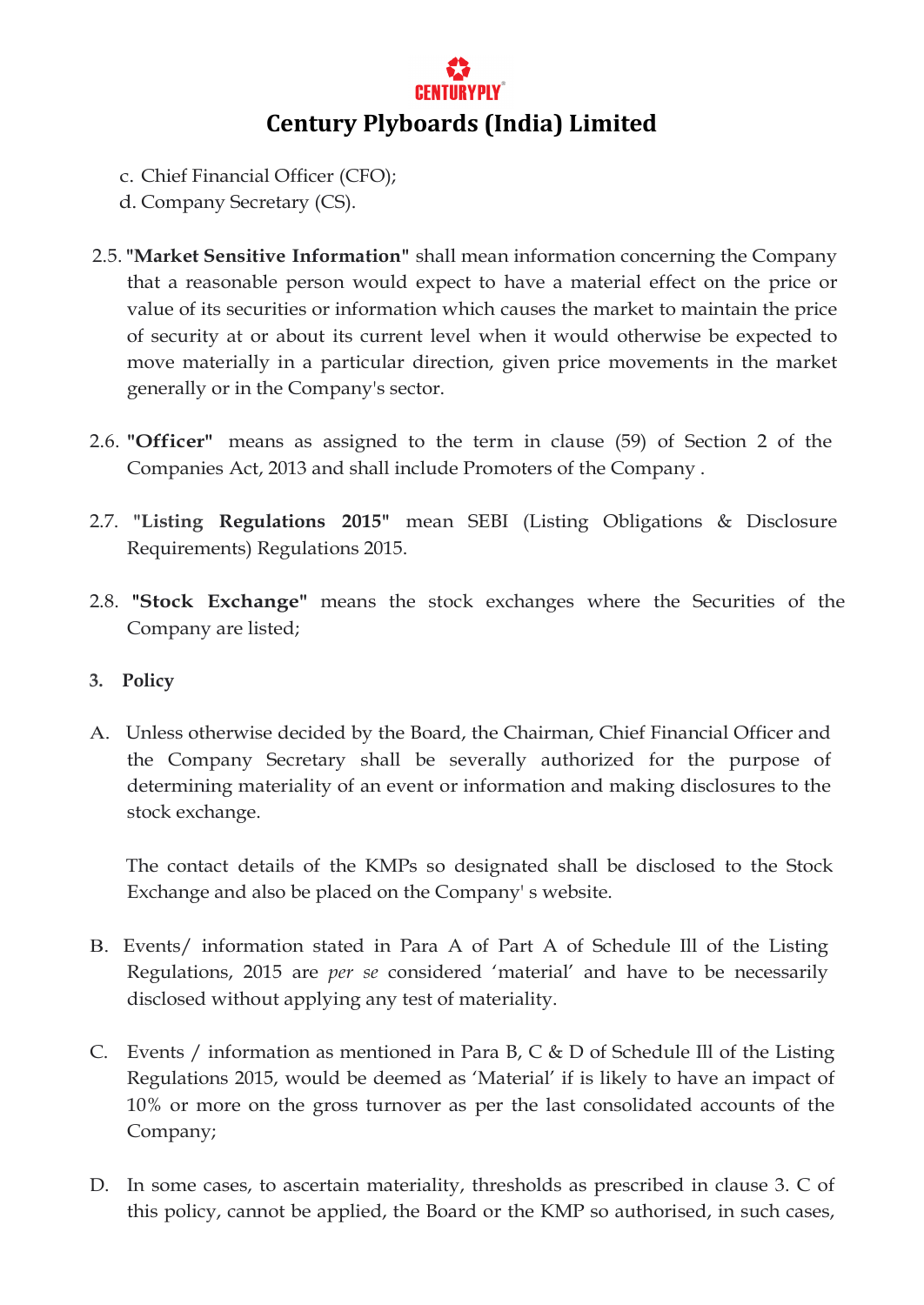

shall frame their opinion on a case to case basis, based on specific facts and circumstances relating to the information/event and while so doing, *inter alia* consider the following factors:

- i. Whether non-disclosure can lead to creation of false market in the securities of the Company; or
- ii. Whether there would be a significant impact on the operations or performance of the Company.

Provided that any confidential information which, if disclosed is likely to put at risk the business interest of the Company, shall not be disclosed. The Company to that extent shall make qualified disclosure to the Stock Exchanges.

- E. In addition to above, the Company shall also consider the following criteria for determination of materiality of events/ information:
	- i. the omission of an event or information, which is likely to result in discontinuity or alteration of event or information already available publicly; or
	- ii. the omission of an event or information is likely to result in significant market reaction if the said omission came to light at a later date;

## **4. Interpretation**

In any circumstance where the terms of this policy differ from any existing or newly enacted law, rule, regulation or standard governing the Company, the law, rule, regulation or standard will take precedence over these policies and procedures until such time as this policy is changed to conform to the law, rule, regulation or standard.

#### **5. Guidance on when an event/ information is deemed to be occurred**

- i. The events/information shall be said to have occurred upon receipt of approval of Board of Directors and/ or of the Shareholders, as may be required.
- ii. The events/ information that may be of price sensitive nature such as declaration of dividends etc., on receipt of approval of the event by the Board of Directors, pending Shareholder's approval;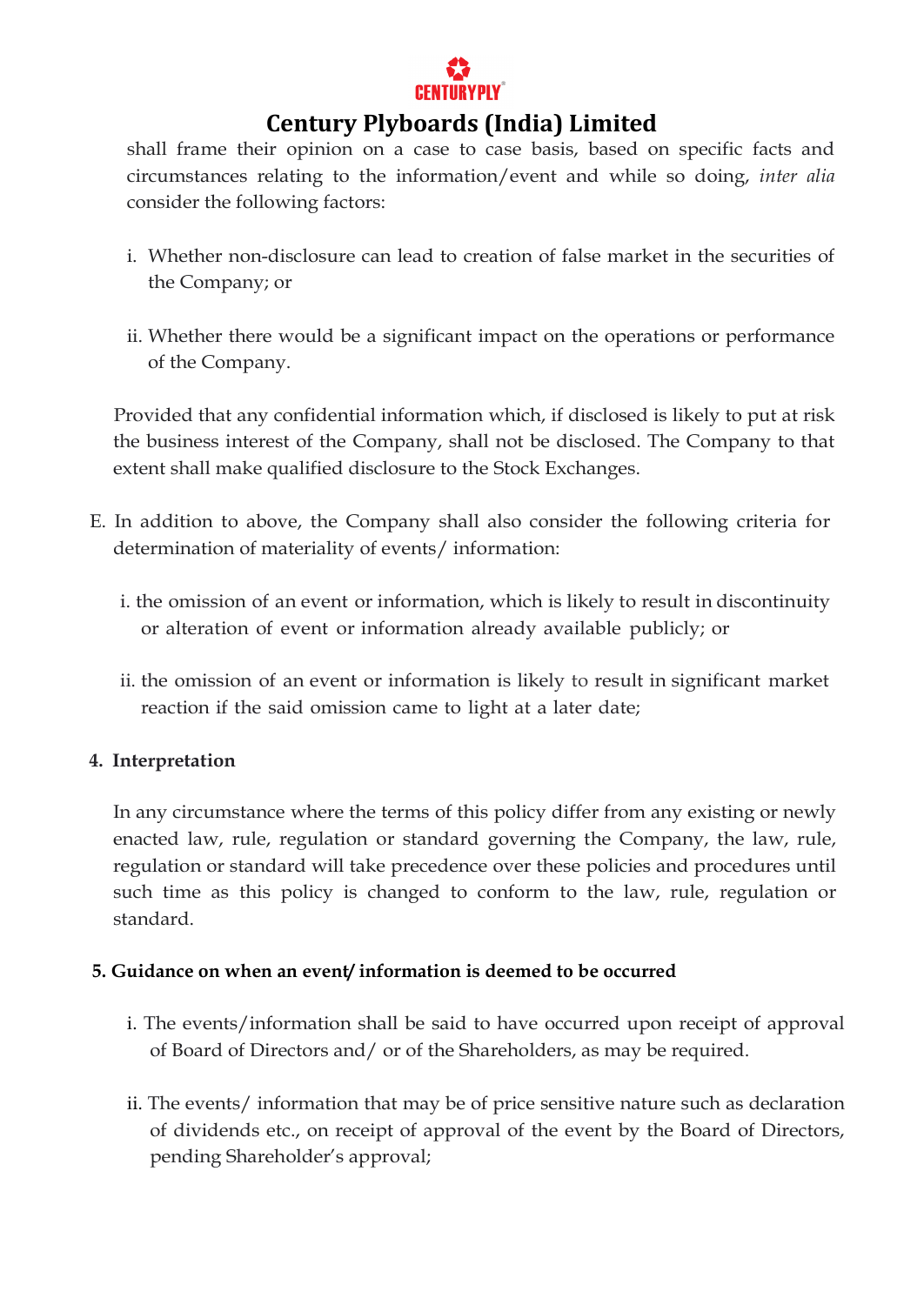

iii. In the events/information such as natural calamities, disruption etc. can be said to have occurred when the Company becomes aware of the events/information, or as soon as, an officer of the entity has, or ought to have reasonably come into possession of the information in the course of the performance of his duties;

#### **6. Authority to Key Managerial Personnel**

Shri Sajjan Bhajanka, Chairman and Managing Director, Shri Arun Kumar Julasaria, Chief Financial Officer and Shri Sundeep Jhunjhunwala, Company Secretary of the Company shall severally have the authority to determine Materiality of any event or information and ensure disclosures of the same are made to stock exchange(s), subject to the provisions of this Policy.

Contact details:

## **Shri Sajjan Bhajanka**

Century Plyboards (India) Ltd. P-15/1, Taratala Road, Kolkata- 700 088 Phone No. - 033 39403950 Email: [investors@centuryply.com](mailto:investors@centuryply.com)

## **Shri Arun Kumar Julasaria**

Century Plyboards (India) Ltd. P-15/1, Taratala Road, Kolkata- 700 088 Phone No. - 033 30252500 Email: aru[n@centuryply.com](mailto:investors@centuryply.com)

#### **Shri Sundeep Jhunjhunwala**

Century Plyboards (India) Ltd. P-15/1, Taratala Road, Kolkata- 700 088 Phone No. - 033 30252500 Email: [sundeepj@centuryply.com](mailto:sundeepj@centuryply.com)

#### **7. Disclosure**

The authorized persons shall observe the following for proper and timely disclosure of any material events/ information as defined hereon:

i. For determining materiality of any event/ information, reference is to be made to this Policy and the Listing Regulations, 2015.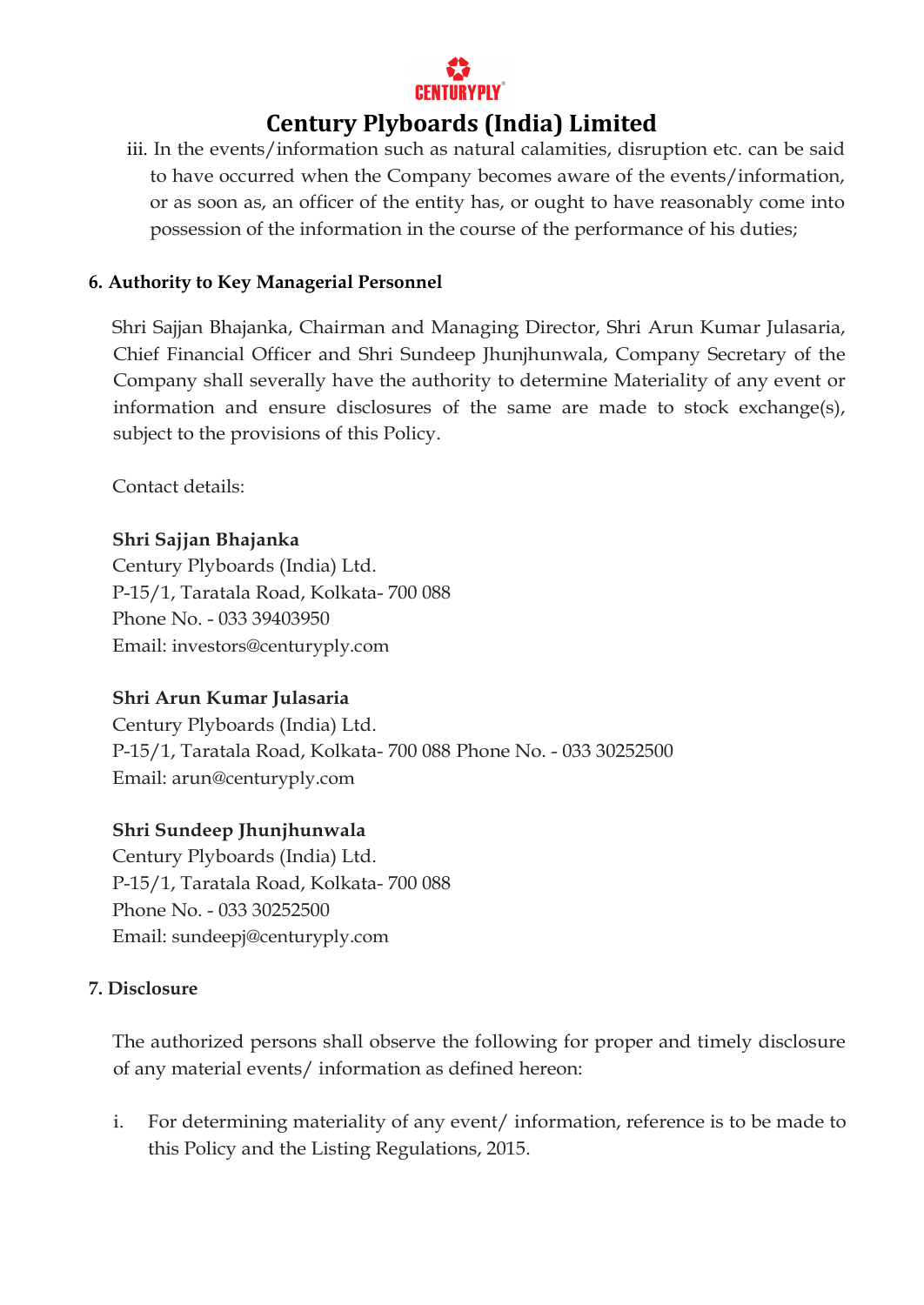

- ii. Disclosure of an event/ information shall be made within the time mentioned in the Listing Regulations, 2015 specifically for that event/ information.
- iii. All other events/ information other than those covered in the foregoing clause shall be disclosed by the Company as soon as reasonably possible but not later than 24 hours from the occurrence of a particular event.
- iv. Disclosure of any material development in respect of any particular event shall be made on a regular basis, till the time the event is resolved/ closed.
- v. All disclosures made to the Stock Exchange under this Policy shall also be disclosed on the Website of the Company and the same shall be hosted for a minimum period of five years.
- vi. The Company shall also disclose all the events or information with respect to its Subsidiaries which are material for the Company.

#### **8. Authority to make alterations**

The Board is authorized to make such alterations to this Policy as considered appropriate, subject however, to the condition that such alterations shall not be inconsistent with the provisions of the Listing Regulations, 2015 and any amendment thereto from time to time. Any subsequent amendment/modification in the Listing Regulations and/or any other laws in this regard shall automatically apply to this Policy.

#### 9. **Scope and Limitation**

In the event of any conflict between the provisions of this Policy and the Listing Regulations or any other statutory enactments, rules, the provisions of such Listing Regulations / Act, or statutory enactments, rules shall prevail over this Policy and the part(s) so repugnant shall be deemed to be severed from the Policy and the rest of the Policy shall remain in force.

#### 10. **Dissemination of Policy**

This Policy shall be hosted on the website of the Company www.centuryply.com. Further, the Company shall disclose on its website all such events or information which has been disclosed to the stock exchange(s) under the Listing Regulations and such disclosures shall be made available on the website of the Company for a period of five years and thereafter as per the archival policy of the Company.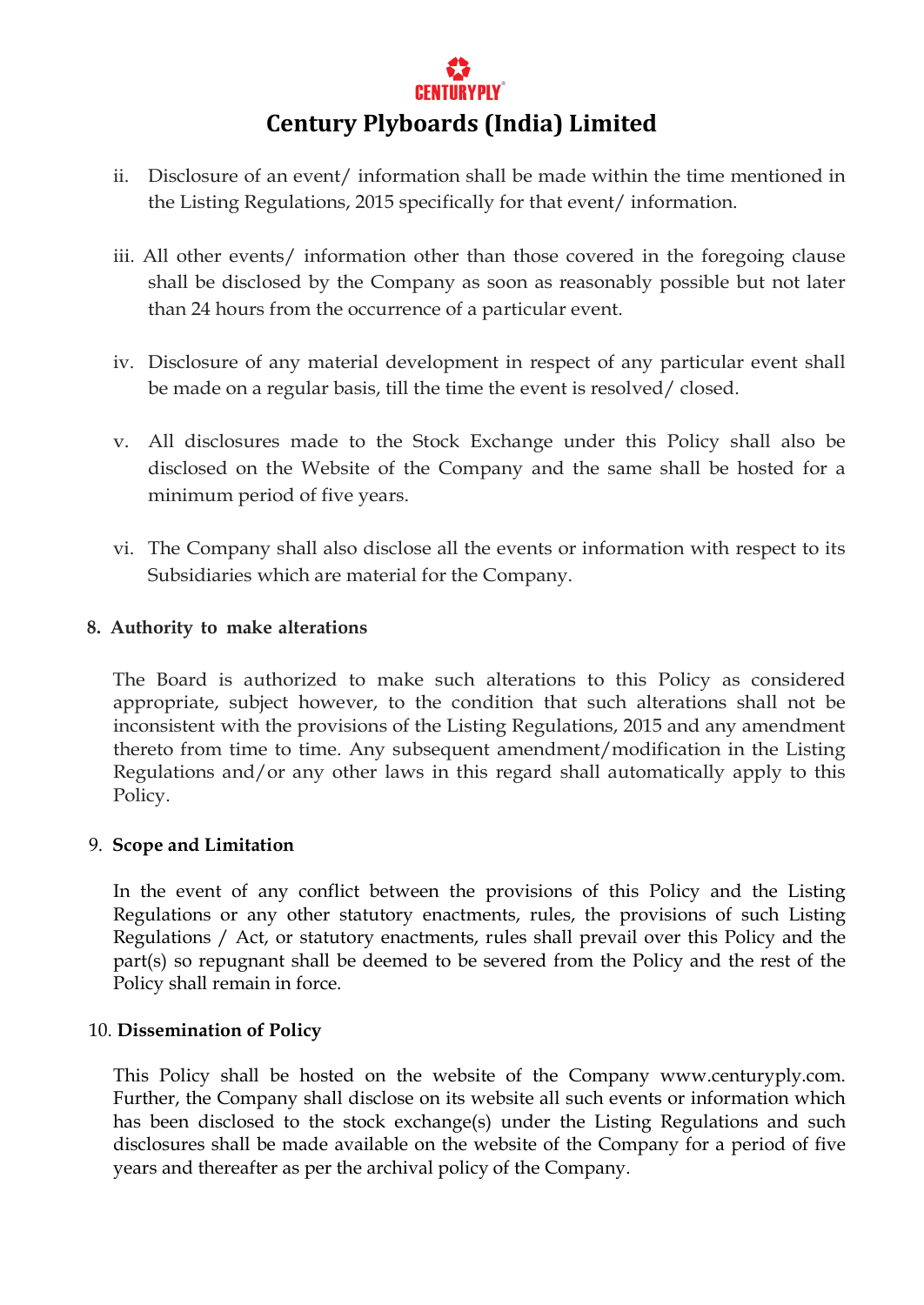#### 11. **Review and Amendment**

This policy will be reviewed by the Board of Directors of the Company at reasonable intervals. Any change in the Policy shall be approved by the Board of Directors of the Company. The Board of Directors shall have the right to withdraw and/or amend any part of this Policy or the entire Policy, at any time, as it deems fit, or from time to time and their decision in this respect shall be final and binding. Any subsequent amendment/modification in the Companies Act, 2013 or the Rules framed thereunder or the Listing Regulations and/or any other laws in this regard shall automatically apply to this Policy.

#### 12. **Effective Date**

This Policy is effective from 1st April, 2019.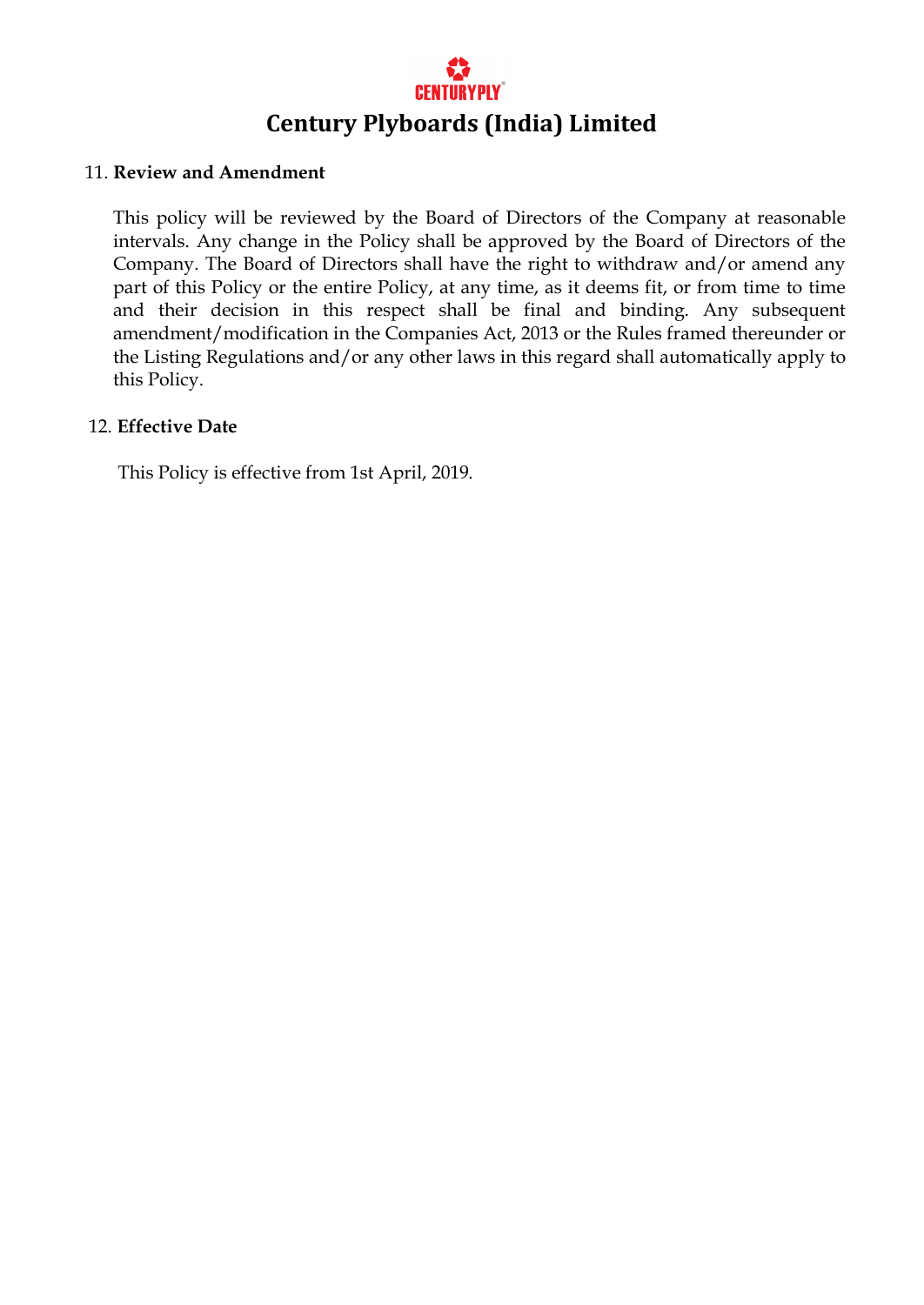## **Annexure A**

Indicative List of Events to be disclosed under clause 30 of the Listing Regulations, 2015. This is an inclusive list and shall act only as a guidance document.

# **A. Events which shall be disclosed without any application of the guidelines for Materiality**

- 1. Acquisition(s) (including agreement to acquire) Scheme of Arrangement (amalgamation/ merger/ demerger/restructuring), or sale or disposal of any unit(s), division(s) or subsidiary of the Company or any other restructuring:
- 2. Issuance or forfeiture of securities, split or consolidation of shares, buyback of securities, any restriction on transferability of securities or alteration in terms or structure of existing securities including forfeiture, reissue of forfeited securities, alteration of calls, redemption of securities etc.;
- 3. Revision in rating(s);
- 4. Outcome of Meetings of the Board of the Company held to consider the following:
	- a) declaration of dividends and/or cash bonuses recommended or declared or the decision to pass any dividend and the date on which dividend shall be paid/dispatched;
	- b) any cancellation of dividend with reasons thereof;
	- c) the decision on buyback of securities;
	- d) the decision with respect to fund raising proposed to be undertaken
	- e) increase in capital by issue of bonus shares through capitalization including the date on which such bonus shares shall be credited/dispatched;
	- f) reissue of forfeited shares or securities, or the issue of shares or securities held in reserve for future issue or the creation in any form or manner of new shares or securities or any other rights, privileges or benefits to subscribe to;
	- g) short particulars of any other alterations of capital, including calls;
	- h) financial results;
	- i) the decision on voluntary delisting by the Company from stock exchange(s).
- 5. Agreements (viz. shareholder agreement(s), joint venture agreement(s), family settlement agreement(s) (to the extent that it impacts management and control of the Company), agreement(s)/treaty (ies)/contract(s) with media companies) which are binding and not in normal course of business, revision(s) or amendment(s) and termination(s) thereof;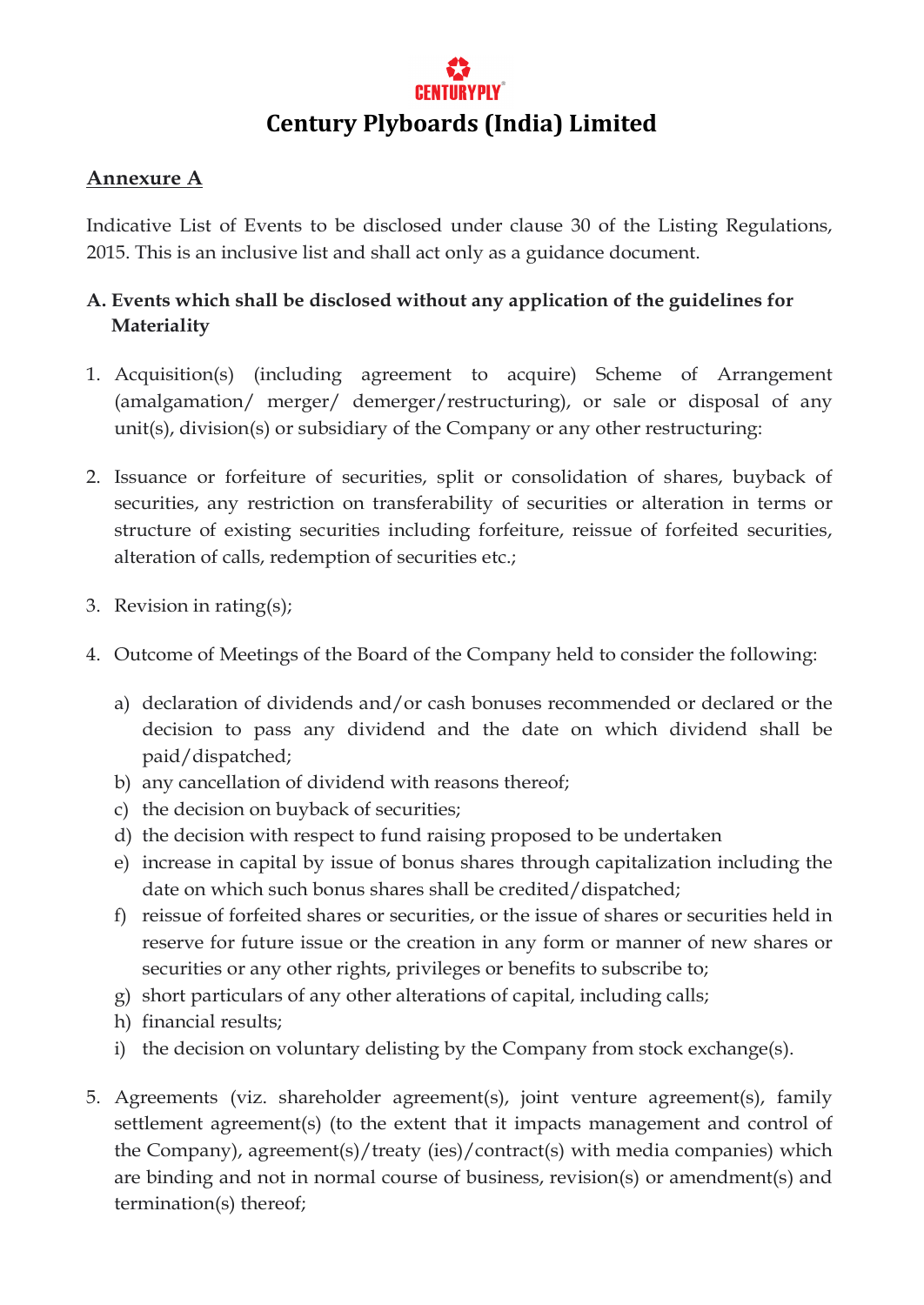

- 6. Fraud/defaults by Promoter or KMP or by the Company or arrest of KMP or Promoter;
- 7. Change in directors, KMP, auditor and Compliance Officer;
- (7A) In case of resignation of the auditor of the listed entity, detailed reasons for resignation of auditor, as given by the said auditor, shall be disclosed by the listed entities to the stock exchanges as soon as possible but not later than twenty four hours of receipt of such reasons from the auditor.
- (7B) Resignation of auditor including reasons for resignation: In case of resignation of an independent director of the listed entity, within seven days from the date of resignation, the following disclosures shall be made to the stock exchanges by the listed entities:
	- i. Detailed reasons for the resignation of independent directors as given by the said director shall be disclosed by the listed entities to the stock exchanges.
	- ii. The independent director shall, along with the detailed reasons, also provide a confirmation that there is no other material reasons other than those provided.
	- iii. The confirmation as provided by the independent director above shall also be disclosed by the listed entities to the stock exchanges along with the detailed reasons as specified in sub-clause (i) above.]
- 8. Appointment or discontinuation of share transfer agent;
- 9. Corporate debt restructuring;
- 10. One time settlement with a bank;
- 11. Reference to Board of Industrial and Financial Reconstruction and winding-up petition filed by any party / creditors;
- 12. Issuance of Notices, call letters, resolutions and circulars sent to shareholders, debenture holders or creditors or any class of them or advertised in the media by the Company;
- 13. Proceedings of Annual and extraordinary general meetings of the Company;
- 14. Amendments to memorandum and articles of association of Company, in brief;
- 15. Schedule of analyst or institutional investor meet and presentations on financial results made by the Company to analysts or institutional investors;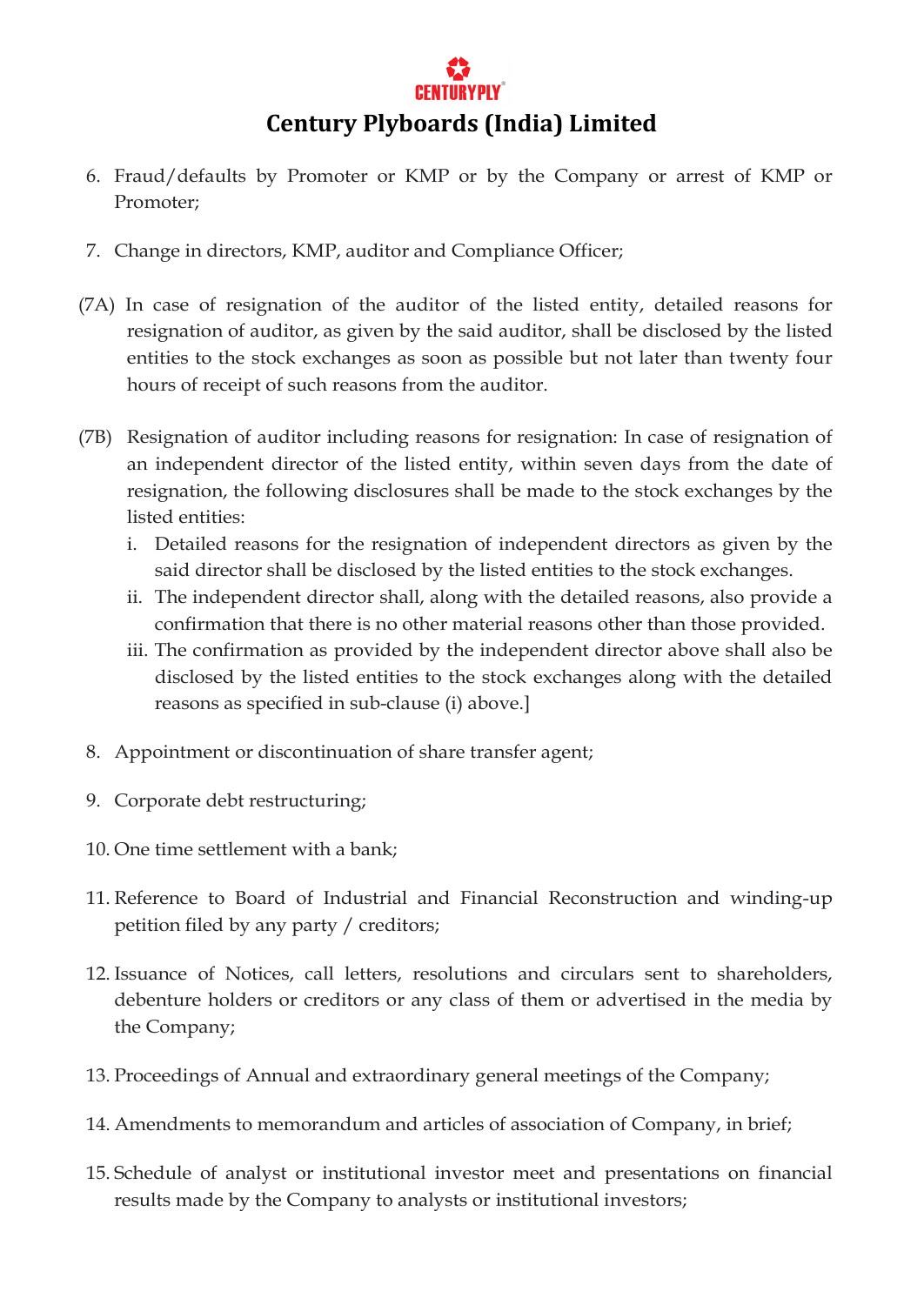

- 16. Re-classification of Promoter as Public Shareholder (including the following events)-
	- (i) receipt of request for re-classification by the listed entity from the promoter(s) seeking re-classification;
	- (ii) minutes of the board meeting considering such request which would include the views of the board on the request;
	- (iii) submission of application for re-classification of status as promoter/public by the listed entity to the stock exchanges;
	- (iv) decision of the stock exchanges on such application as communicated to the listed entity;
- 17. Following events in relation to the corporate insolvency resolution process (CIRP) of a listed corporate debtor under the Insolvency Code:
	- (a) Filing of application by the corporate applicant for initiation of CIRP, also specifying the amount of default;
	- (b) Filing of application by financial creditors for initiation of CIRP against the corporate debtor, also specifying the amount of default;
	- (c) Admission of application by the Tribunal, along with amount of default or rejection or withdrawal, as applicable;
	- (d) Public announcement made pursuant to order passed by the Tribunal under section 13 of Insolvency Code;
	- (e) List of creditors as required to be displayed by the corporate debtor under regulation 13(2)(c) of the IBBI (Insolvency Resolution Process for Corporate Persons) Regulations, 2016;
	- (f) Appointment/ Replacement of the Resolution Professional;
	- (g) Prior or post-facto intimation of the meetings of Committee of Creditors;
	- (h) Brief particulars of invitation of resolution plans under section 25(2)(h) of Insolvency Code in the Form specified under regulation 36A(5) of the IBBI (Insolvency Resolution Process for Corporate Persons) Regulations, 2016;
	- (i) Number of resolution plans received by Resolution Professional;
	- (j) Filing of resolution plan with the Tribunal;
	- (m) Approval of resolution plan by the Tribunal or rejection, if applicable;
	- (k) Salient features, not involving commercial secrets, of the resolution plan approved by the Tribunal, in such form as may be specified;
	- (l) Any other material information not involving commercial secrets.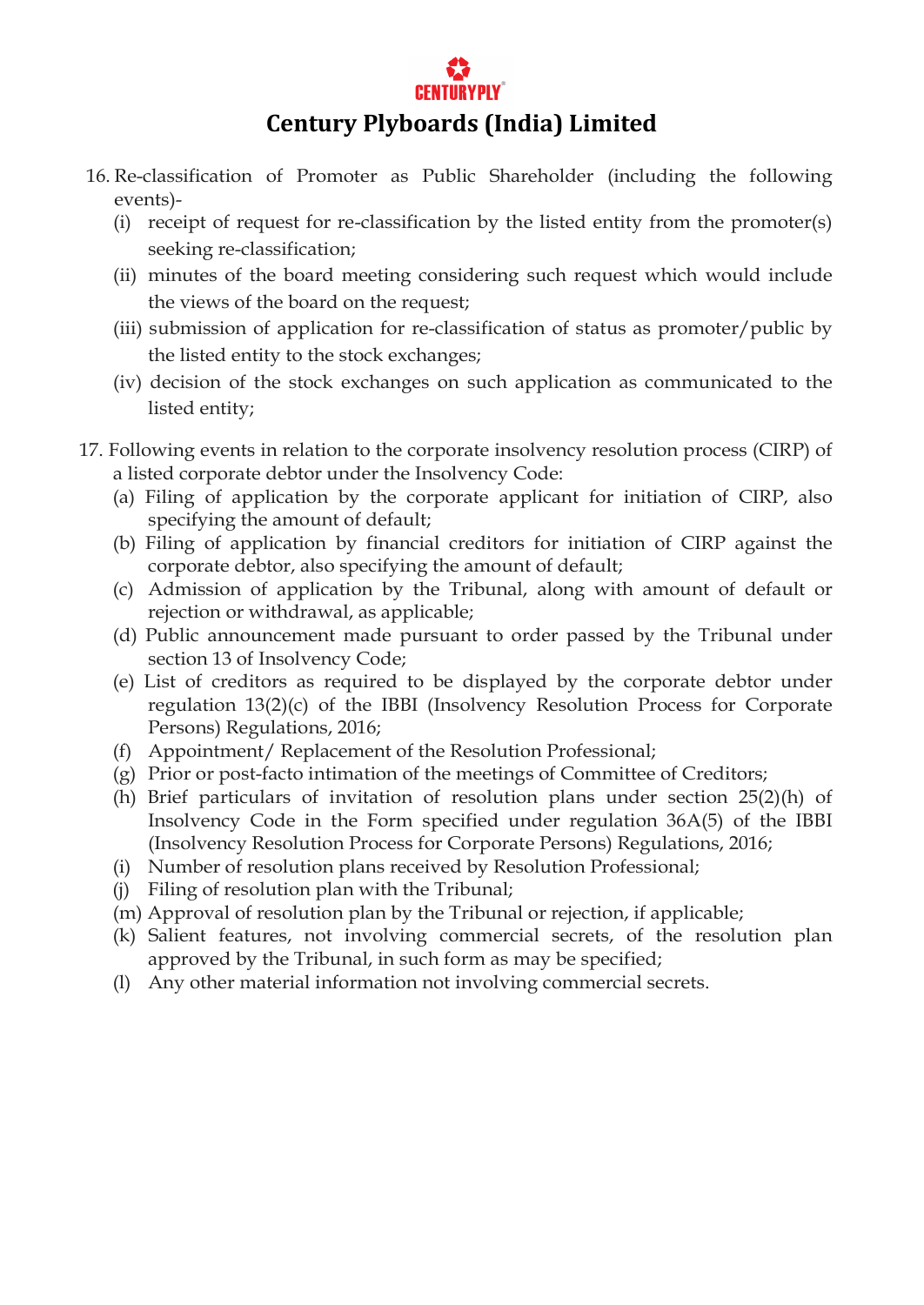

### **Annexure B**

Indicative List of Events to be disclosed under clause 30 of the Listing Regulations. This is an inclusive list and shall act only as a guidance document.

# **Illustrative list of events which shall be disclosed upon application of the guidelines for materiality**

- 1. Commencement or any postponement in the date of commencement of commercial production or commercial operations of any unit/division;
- 2. Change in the general character or nature of business brought about by arrangements for strategic, technical, manufacturing, or marketing tie-up, adoption of new lines of business or closure of operations of any unit/division (entirety or piecemeal);
- 3. Capacity addition or product launch;
- 4. Awarding, bagging/ receiving, amendment or termination of awarded/bagged orders/contracts not in the normal course of business;
- 5. Agreements (viz. loan agreement(s) (as a borrower) or any other agreement(s) which are binding and not in normal course of business) and revision(s) or amendment(s) or termination(s) thereof;
- 6. Disruption of operations of any one or more units or division of the Company due to natural calamity (earthquake, flood, fire etc.), force majeure or events such as strikes, lockouts etc.;
- 7. Effect(s) arising out of change in the regulatory framework applicable to the Company;
- 8. Litigation(s) / dispute(s) / regulatory action(s) with impact;
- 9. Fraud/defaults etc. by directors (other than key managerial personnel) or employees of Company;
- 10. Options to purchase securities including any ESOP/ESPS Scheme;
- 11. Giving of guarantees or indemnity or becoming a surety for any third party;
- 12. Granting, withdrawal, surrender, cancellation or suspension of key licenses or regulatory approvals.